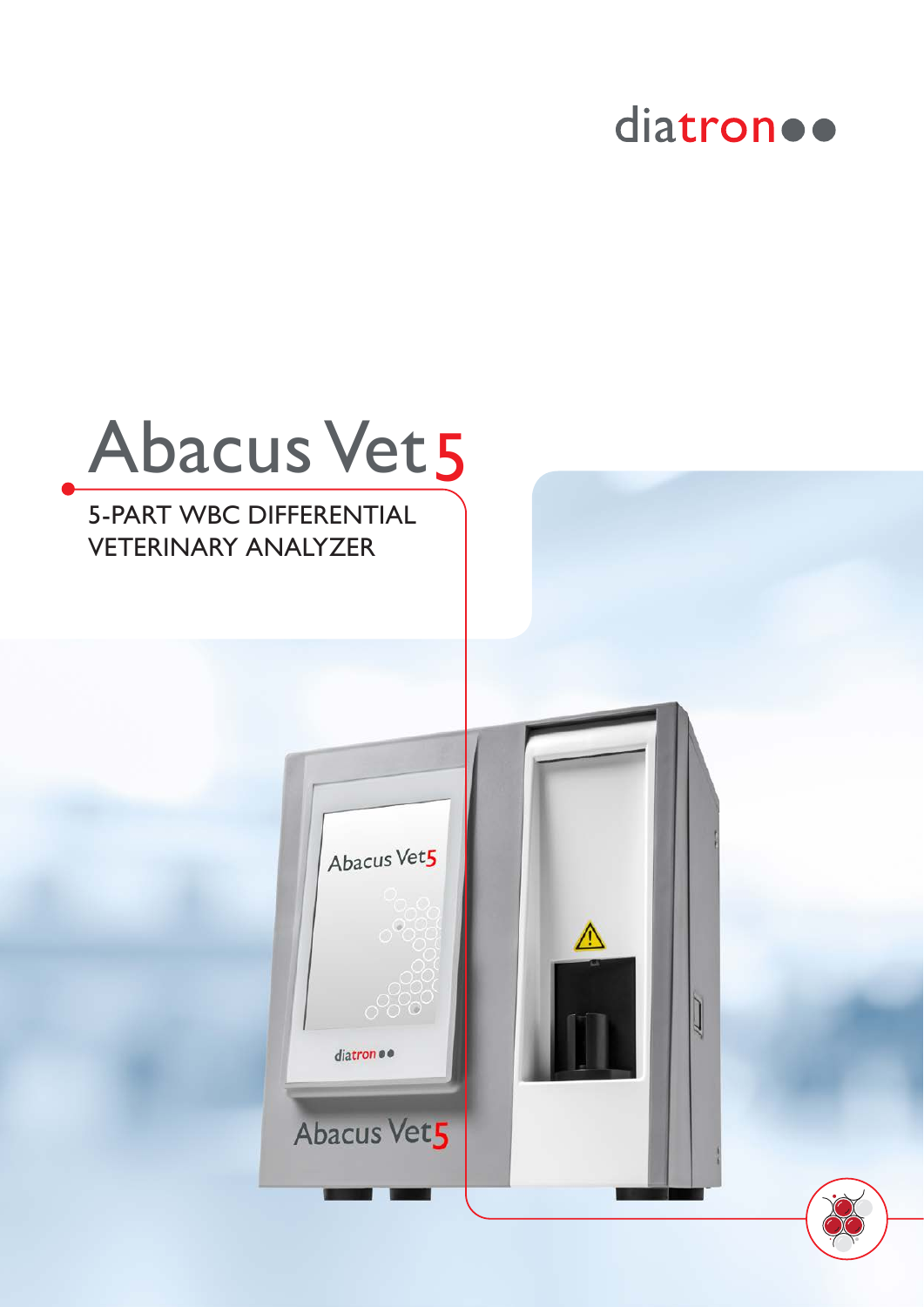# **Abacus Vet 5**

## **ANALYZER OVERVIEW**

Diatron has utilized its many years of expertise in developing and manufacturing hematology analyzers for the human clinical market to produce this veterinary analyzer for exclusive use in the animal healthcare field. The Abacus Vet5

features a large touch screen and has an intuitive user interface to offer an optimal solution for veterinary clinics and practices which require a high quality hematology analyzer.

> Our ISO 13485 certified reagent production is designed to meet the highest quality standards with all lots performance tested before release for sale. The Diatro•Lyse-Vet is cyanide-free and all reagents have an unopened shelf life up to





• The Abacus Vet5 offers 5-part differential WBC results on Dog, Cat, Cattle, Horse and 3-part differential WBC results on Mouse, Rat, Rabbit, Ferret, Sheep, Goat, Pig, Guinea Pig and Primates.

### **CONVENIENT**

36 months when stored appropriately. The use of the hardware key ensures that only Diatron reagents can be used thus ensuring the best performance and quality of results.



|                   |                            | <b>Database</b>             | 09:3<br><b>AM</b> |
|-------------------|----------------------------|-----------------------------|-------------------|
| PID<br><b>SID</b> | 00001                      | 08/10/2015 04:26 PM<br>Type | Dog               |
|                   |                            |                             |                   |
| <b>WBC</b>        | 37.97 10%<br>$\ddot{}$     | <b>WBC</b>                  |                   |
| <b>LYM</b>        | 2.00 10%                   |                             |                   |
| <b>MON</b>        | 0.26 10%                   |                             |                   |
| <b>NEU</b>        | 30.77 10%<br>$\ddot{}$     |                             |                   |
| <b>EOS</b>        | 4.36 10%<br>$\ddot{}$      |                             |                   |
| <b>BAS</b>        | 0.57 10 <sup>9</sup><br>ä. | 156 162<br>40               | 400f              |
| LYM%              | 5.3 %                      | <b>EOS</b>                  |                   |
| MON%              | 0.7%                       |                             |                   |
| NEU%              | 81.1%                      |                             |                   |
| EOS%              | 11.5%                      |                             |                   |
| BAS%              | 1.5%                       |                             |                   |
| <b>RBC</b>        | 3.19 10 <sup>12</sup>      | 118                         | 400fl             |
| <b>HGB</b>        | 11.2 g/dl                  | <b>RBC</b>                  |                   |
| <b>HCT</b>        | 32.60%                     |                             |                   |
| <b>MCV</b>        | 102 fi<br>$\ddot{}$        |                             |                   |
| <b>MCH</b>        | 35.0 pg<br>¥               |                             |                   |
| <b>MCHC</b>       | 34.3 g/dl<br>$\ddot{}$     |                             |                   |
| <b>RDWc</b>       | 14.5%                      | 37                          | 200f              |
| <b>RDWs</b>       | 58.6 fl                    | PLT                         |                   |
| <b>PLT</b>        | 153 10%                    |                             |                   |
| <b>MPV</b>        | 17.3 f<br>$\ddot{}$        |                             |                   |
| <b>PCT</b>        | 0.26%                      |                             |                   |
| <b>PDWc</b>       | 45.5%                      |                             |                   |
| <b>PDWs</b>       | 31.4 fl                    | $\overline{37}$             |                   |
|                   |                            |                             |                   |
|                   |                            |                             |                   |

#### EASY TO USE

Each Abacus Vet5 analyzer is almost maintenance-free resulting in minimal downtime and can store up to 5000 results.

• With its large capacitive touch screen and user-friendly interface allows accurate data entry and monitoring of results and histograms enabling fast and efficient operation. Results can be retrieved via an on-board or an external printer. For those environments requiring it, the system can connect to a Laboratory Information System (LIS) using the HL7 communication protocol.

#### HIGH PERFORMANCE

• Its compact size and associated reagent pack mean that the system requires only a small space and storage and shipping of reagents is simple.

#### RELIABLE AND EFFICIENT

### BENEFITS AND KEY FEATURES

DIATRON REAGENTS